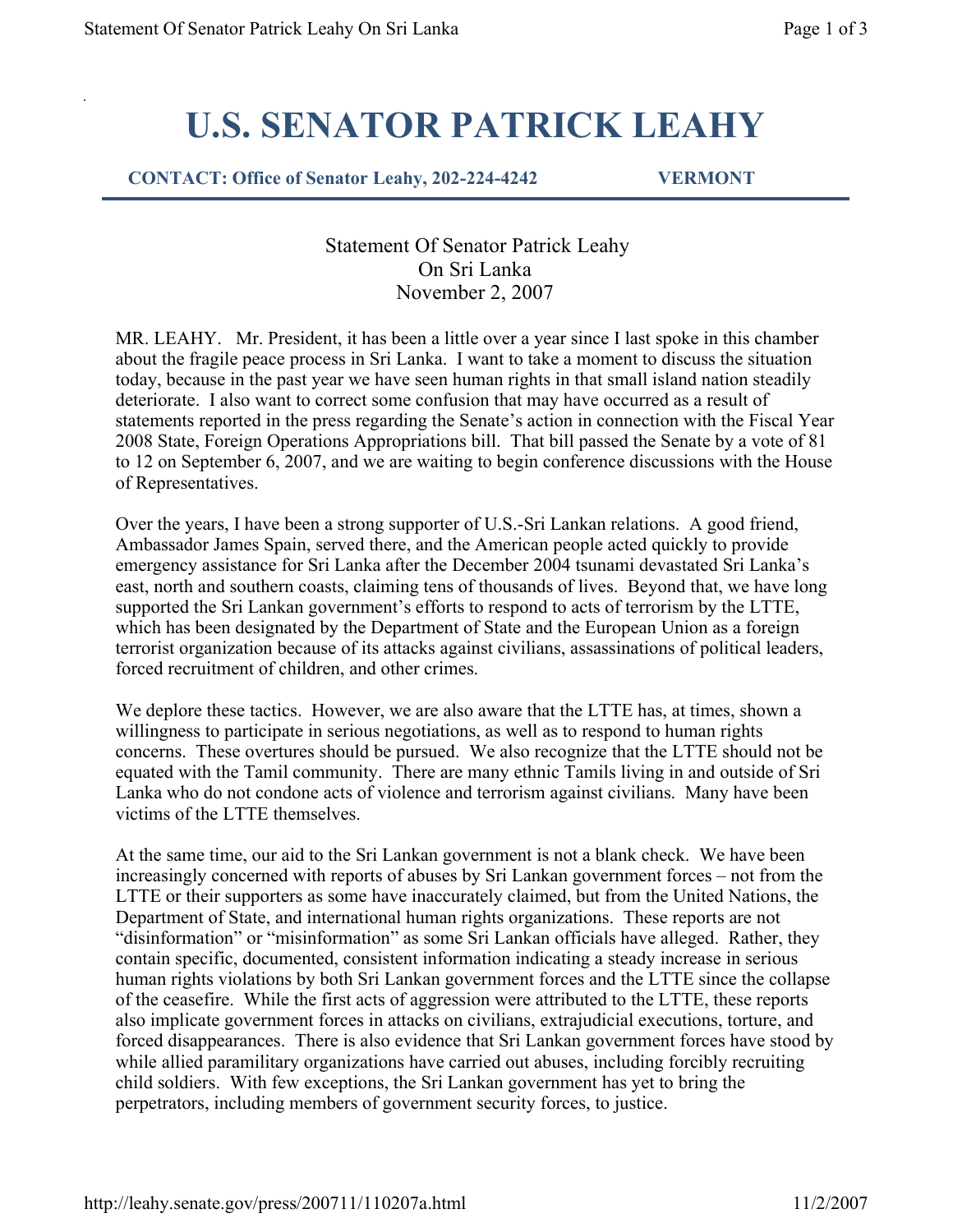It is important to note that the Sri Lankan government's respect for human rights and rule of law has deteriorated even outside conflict-affected areas. The Millennium Challenge Corporation suspended more than \$11 million intended for Sri Lanka because of the deteriorating security situation and the government's worsening performance on human rights. Freedom House, whose assessments of political rights and civil liberties are factored into the Millennium Challenge Corporation's analysis, stated "The serious human rights abuses and excessive restrictions on freedom of speech and association by the government of Sri Lanka merit the country's removal from a list of eligible recipients for U.S. Millennium Challenge Account assistance." We want to see a Millennium Challenge compact for Sri Lanka, but these problems must first be recognized and effectively addressed.

An international human rights field presence, under the auspices of the United Nations, could do much to improve the situation. Given the gravity and scale of the violations witnessed in Sri Lanka, and particularly the inability of the Sri Lankan government to monitor the abuses taking place in areas held by the LTTE, such a presence would help protect lives, document abuses by all sides, and support the government and civil society in protecting the civilian population. The Department of State has publicly endorsed such a role for the United Nations.

It is due to this information, from reputable sources, that the Senate attached three conditions to our assistance to the Sri Lankan military in the Fiscal Year 2008 State, Foreign Operations Appropriations bill. Anyone who reviews those conditions should agree that they are reasonable and appropriate. They would require the Sri Lankan government to be bringing to justice members of the military who have been credibly alleged to have committed gross violations of human rights; end unreasonable restrictions on access in the country by humanitarian organizations and journalists; and agree to the establishment of a field presence of the Office of the UN High Commissioner for Human Rights in Sri Lanka.

It is regrettable that rather than explain why the Sri Lankan government should not meet such reasonable standards when it is seeking millions of dollars in U.S. taxpayer assistance, some Sri Lankan officials have attacked our motives and falsely attributed our actions to LTTE propaganda. Others have insisted that they are meeting these standards already, when the facts clearly indicate that far more needs to be done.

We want Sri Lanka to succeed in stopping terrorism, and we recognize that military force can be necessary against terrorist tactics. But there is no military solution to the Sri Lankan conflict, which has dragged on for more than two decades. Thousands of innocent people, Sinhalese, Tamils and Muslims, have been killed. More than 1,000 are reported to have "disappeared" in just the past twelve to eighteen months, and many more before that. Hundreds of thousands of civilians have been displaced by the fighting. Families on both sides of the conflict have suffered terribly, and the country remains divided and no closer to peace.

Every time a Sri Lankan soldier violates international humanitarian law it alienates the very people in the Tamil community whose support the government needs to combat terrorism. Our country has experienced a similar problem in Iraq, where killings of civilians have hurt our mission, tarnished our image and weakened the support of our allies.

Mr. President, I would hope that the Sri Lankan government would see our action for what it is. We want to help, but not unconditionally. I believe the United States could and should play a more active role, with other key partners, in helping to facilitate negotiations on a political settlement. But rhetoric about human rights and the appointment of ineffectual commissions of